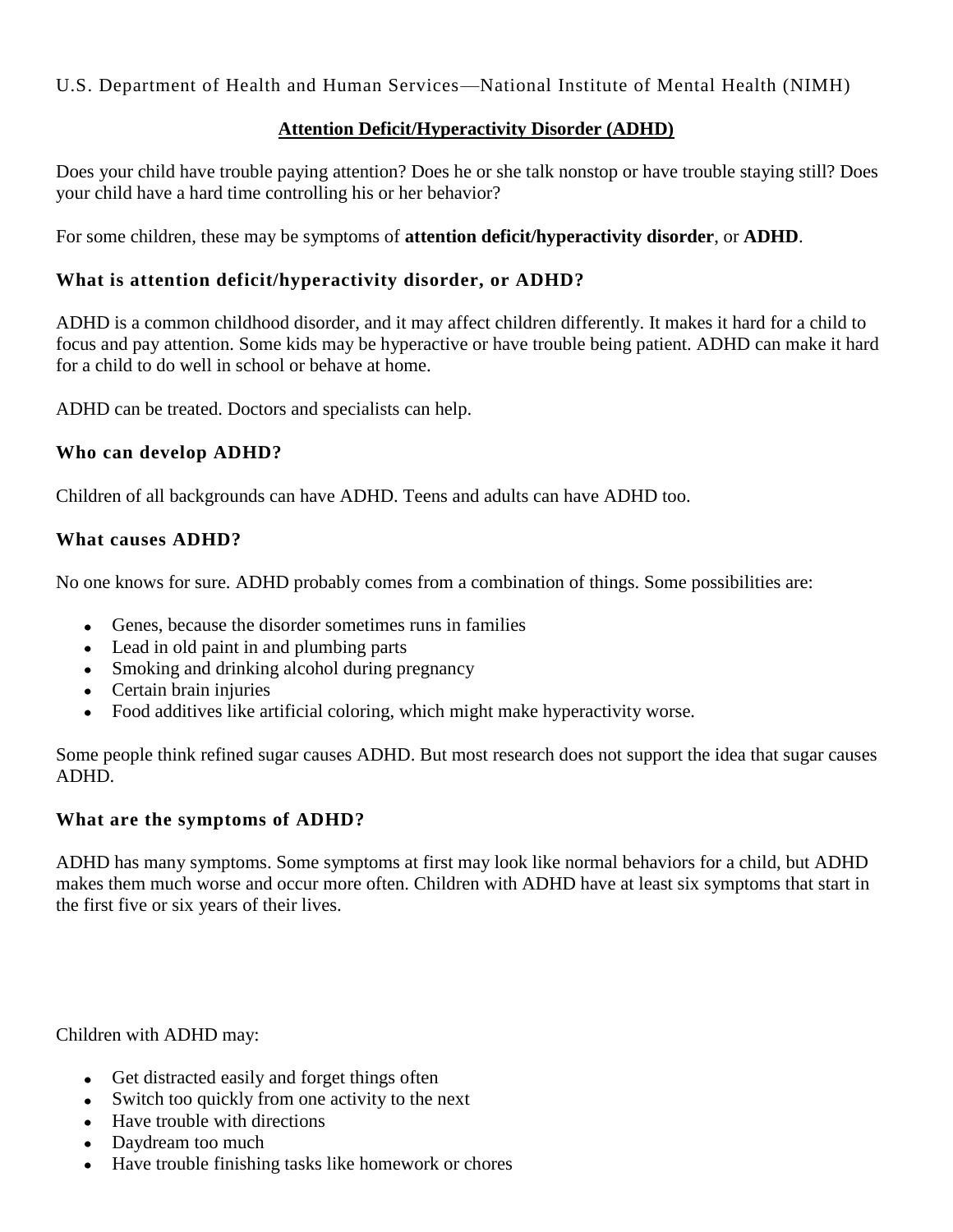- Lose toys, books, and school supplies often  $\bullet$
- Fidget and squirm a lot
- Talk nonstop and interrupt people
- Run around a lot
- Touch and play with everything they see
- Be very impatient
- Blurt out inappropriate comments
- Have trouble controlling their emotions.  $\bullet$

## **How do I know if my child has ADHD?**

Your child's doctor may make a diagnosis. Or sometimes the doctor may refer you to a mental health specialist who is more experienced with ADHD to make a diagnosis. There is no single test that can tell if your child has ADHD.

It can take months for a doctor or specialist to know if your child has ADHD. He or she needs time to watch your child and check for other problems. The specialist may want to talk to you, your family, your child's teachers, and others.

Sometimes it can be hard to diagnose a child with ADHD because symptoms may look like other problems. For example, a child may seem quiet and well-behaved, but in fact he or she is having a hard time paying attention and is often distracted. Or, a child may act badly in school, but teachers don't realize that the child has ADHD.

If your child is having trouble at school or at home and has been for a long time, ask his or her doctor about ADHD.

### **How do children with ADHD get better?**

Children with ADHD can get better with treatment, but there is no cure. There are three basic types of treatment:

1. **Medication**. Several medications can help. The most common types are called stimulants. Medications help children focus, learn, and stay calm.

Sometimes medications cause side effects, such as sleep problems or stomachaches. Your child may need to try a few medications to see which one works best. It's important that you and your doctor watch your child closely while he or she is taking medicine.

- 2. **Therapy**. There are different kinds of therapy. Behavioral therapy can help teach children to control their behavior so they can do better at school and at home.
- 3. **Medication and therapy combined**. Many children do well with both medication and therapy.

#### **How can I help my child?**

Give your child guidance and understanding. A specialist can show you how to help your child make positive changes. Supporting your child helps everyone in your family. Also, talk to your child's teachers. Some children with ADHD can get special education services.

#### **How does ADHD affect teens?**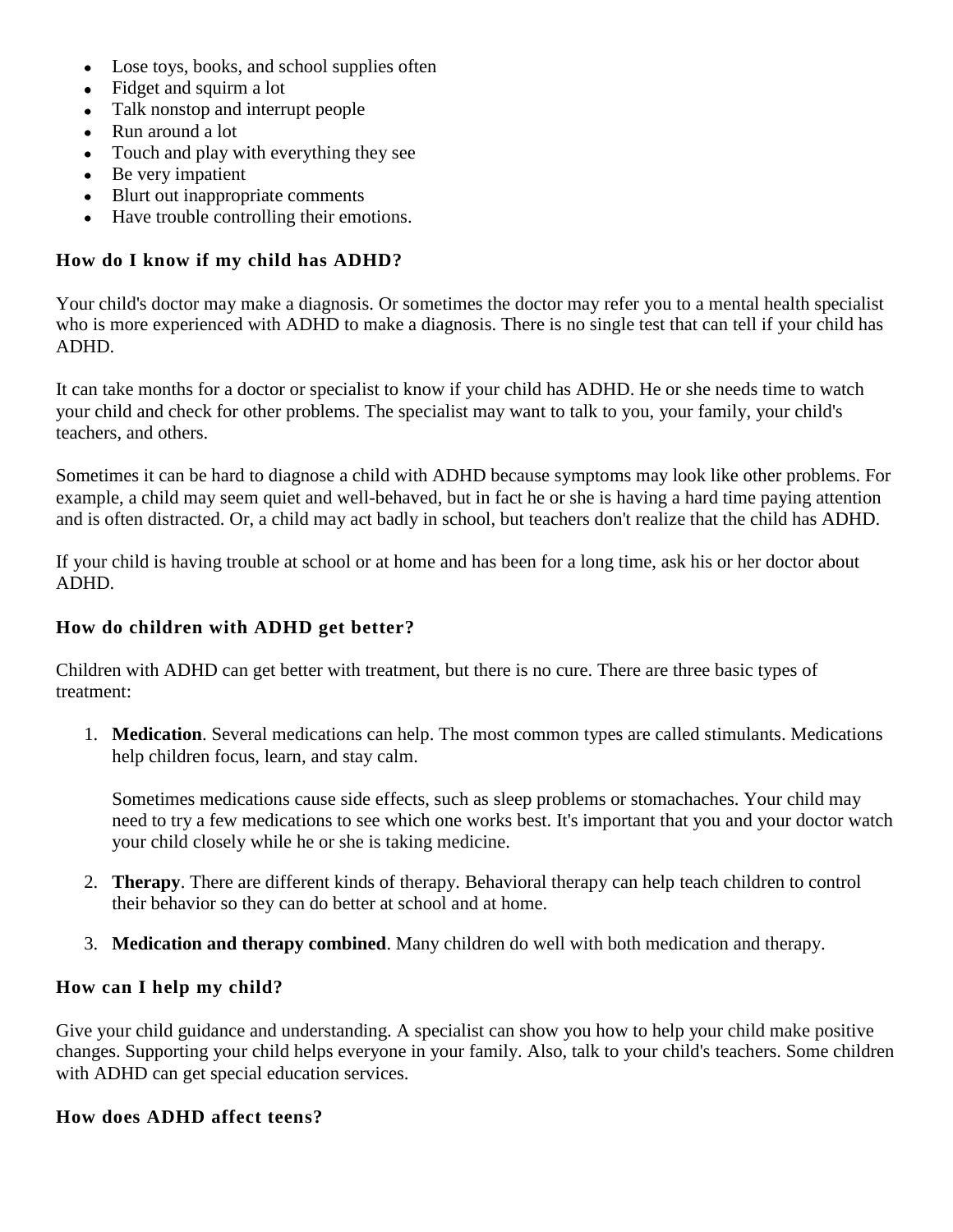Being a teenager isn't always easy. Teens with ADHD can have a tough time. School may be a struggle, and some teens take too many risks or break rules. But like children with ADHD, teens can get better with treatment.

## **What can I do for my teen with ADHD?**

Support your teen. Set clear rules for him or her to follow. Try not to punish your teen every time he or she breaks the rules. Let your teen know you can help.

# **Can adults have ADHD too?**

Many adults have ADHD and don't know they have it. Like ADHD in children and teens, ADHD in adults can make life challenging. ADHD can make it hard for adults to feel organized, stick with a job, or get to work on time. Adults with ADHD may have trouble in relationships. The disorder can also make adults feel restless.

ADHD in adults can be diagnosed and treated. For some adults, finding out they have ADHD can be a big relief. Being able to connect ADHD to longtime problems helps adults understand that they can get better. If you're an adult and think you may have ADHD symptoms, call your doctor.

# **Contact us to find out more about ADHD.**

National Institute of Mental Health Science Writing, Press & Dissemination Branch 6001 Executive Boulevard Room 8184, MSC 9663 Bethesda, MD 20892-9663 Toll-free: 1-866-615-NIMH (6464) TTY Toll-free: 1-866-415-8051 E-mail: [nimhinfo@nih.gov](mailto:nimhinfo@nih.gov) Web site: [www.nimh.nih.gov](http://www.nimh.nih.gov/)

#### U.S. DEPARTMENT OF HEALTH AND HUMAN SERVICES National Institutes of Health NIH Publication No. TR-08-3572

NIMH publications are in the public domain and may be reproduced or copied without the permission from the National Institute of Mental Health (NIMH). NIMH encourages you to reproduce them and use them in your efforts to improve public health. Citation of the National Institute of Mental Health as a source is appreciated. However, using government materials inappropriately can raise legal or ethical concerns, so we ask you to use these guidelines:

- NIMH does not endorse or recommend any commercial products, processes, or services, and publications may not be used for advertising or endorsement purposes.
- NIMH does not provide specific medical advice or treatment recommendations or referrals; these materials may not be used in a manner that has the appearance of such information.
- NIMH requests that non-Federal organizations not alter publications in a way that will jeopardize the integrity and "brand" when using publications.
- Addition of Non-Federal Government logos and website links may not have the appearance of NIMH endorsement of any specific commercial products or services or medical treatments or services.
- Images used in publications are of models and are used for illustrative purposes only. Use of some  $\bullet$ images is restricted